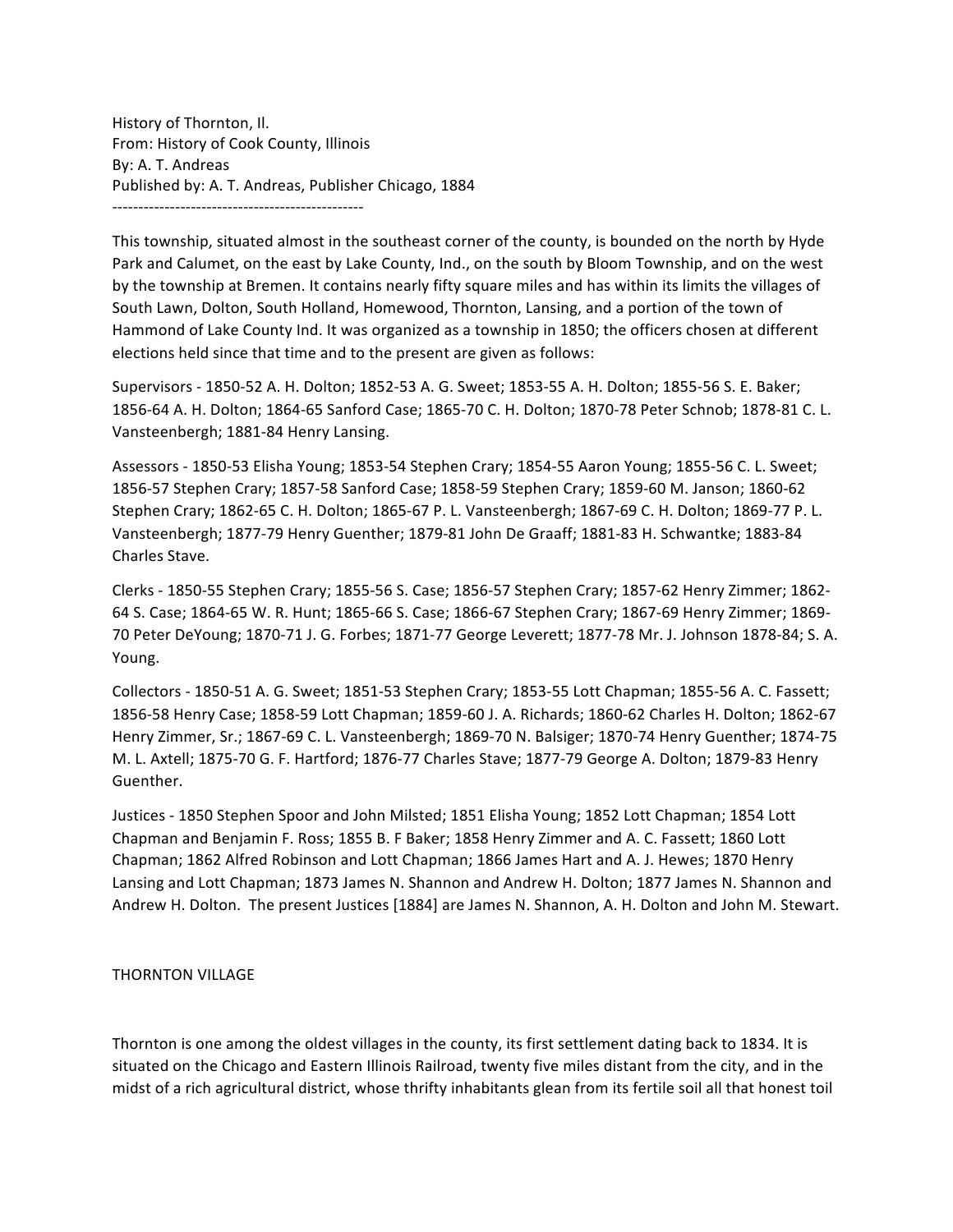can bring. The first settler within the present limits of the village was William Woodbridge, who in 1834 located and built a house half way between Thornton and the Calumet on the east side of Thorn Creek. Not liking the spot he had chosen, Mr. Woodbridge in the following year removed to a farm of 160 acres just adjoining Thornton on the west. Subsequently he sold this farm to John Blackstone, who in later years conveyed it to Gordon S. Hubbard, by whom it is still owned [1884]. Mr. Woodbridge on quitting the farm moved into Thornton, where he built and kept the first store in the village.

Stephen Crary, now a resident of Chicago and to whom the publisher is indebted for many of the facts pertaining to the early history of Thornton, arrived in the village in July, 1835. His father, Joseph S. Crary, also arrived in the same year and located on Section 7, in the town of Bloom, near where is now the village of Homewood. Joseph and Sanford Case settled here in the spring of 1835, and in August of that year James Farwell purchased and settled on the southeast quarter of Section 27, nearly one mile east of the village. Owing to certain reservations made in the Tippecanoe treaty of 1832, by which certain lands here and there were reserved from sale, the title to the farm purchased by Mr. Farwell was found to be defective. He sold the place, subject to this cloud, to Noah Warren, and it was many years before he succeeded in establishing a perfect title to the place. Stephen Spoor, the Berry family, Christian Randall, James Barton (who removed to Michigan in 1846), David Crandal and John Blackstone are among those not yet mentioned, who came to Thornton prior to 1836. Don Carlos Berry built and kept the first tavern here, in 1836; in the same year also a post office was established, and, Mr. Berry being appointed Postmaster, became in his dual positions a man of considerable prominence. Up to that time the people had obtained their mail either at Chicago or at a place called Hadley, near Mokena, in Will County. Joseph Case was the second Postmaster, succeeding Mr. Berry in 1837.

Joseph Milsted and James Childers settled on the north bank of the Calumet, almost opposite the mouth of Thorn Creek, in 1836, and about the same time came William and Elisha Young who built and opened a general trading store on the corner of William and Margaret streets. The Young brothers remained here until 1850, when they went to California. They had, however, previous to their removal from Thornton, built and run a vessel, a moderate sized steam barge known as the Calumet Trader and which plied between Chicago and the trading towns on the Calumet. The boiler of this vessel exploded, killing the engineer, in 1865, while it was lying in the harbor of Chicago. In this connection it may not be amiss to mention that in the early settlement of Thornton it was confidentially believed it was destined to become the "head of navigation." Mr. Crary is authority for the statement that Thorn Creek, now a stream of the most insignificant character, had then a channel, forty feet in width, in which the water ran, even at what would be called its low stages, at a depth of from four to six feet. He also says that the water power at the village was, when he first came there, valued at \$10,000. In support of this, it may be cited that as early as 1835 Messrs. Kinzie, Blackstone and Hubbard conceived the idea of building a grist mill on the banks of Thorn Creek; they employed a Mr. Sackett, a millwright, to build a saw mill but by the time that was completed so much money had been expended that the idea of erecting the grist mill was abandoned. Relative to the great changes which have taken place in the water courses of the county. Mr. Crary also says that the story told, that in 1835 Peter Barton, when he laid out the village of Blue Island, chartered a schooner, which, laden with supplies, made its way up the Calumet to the mouth of Stony Creek, up which it ascended to where now stands the village, is literally true. The Stony Creek of today would have to be widened and deepened considerably before it would float the smallest schooner on the lakes, but that it was once a stream that would easily admit the passage of a vessel drawing four feet of water, cannot in the face of the facts be doubted.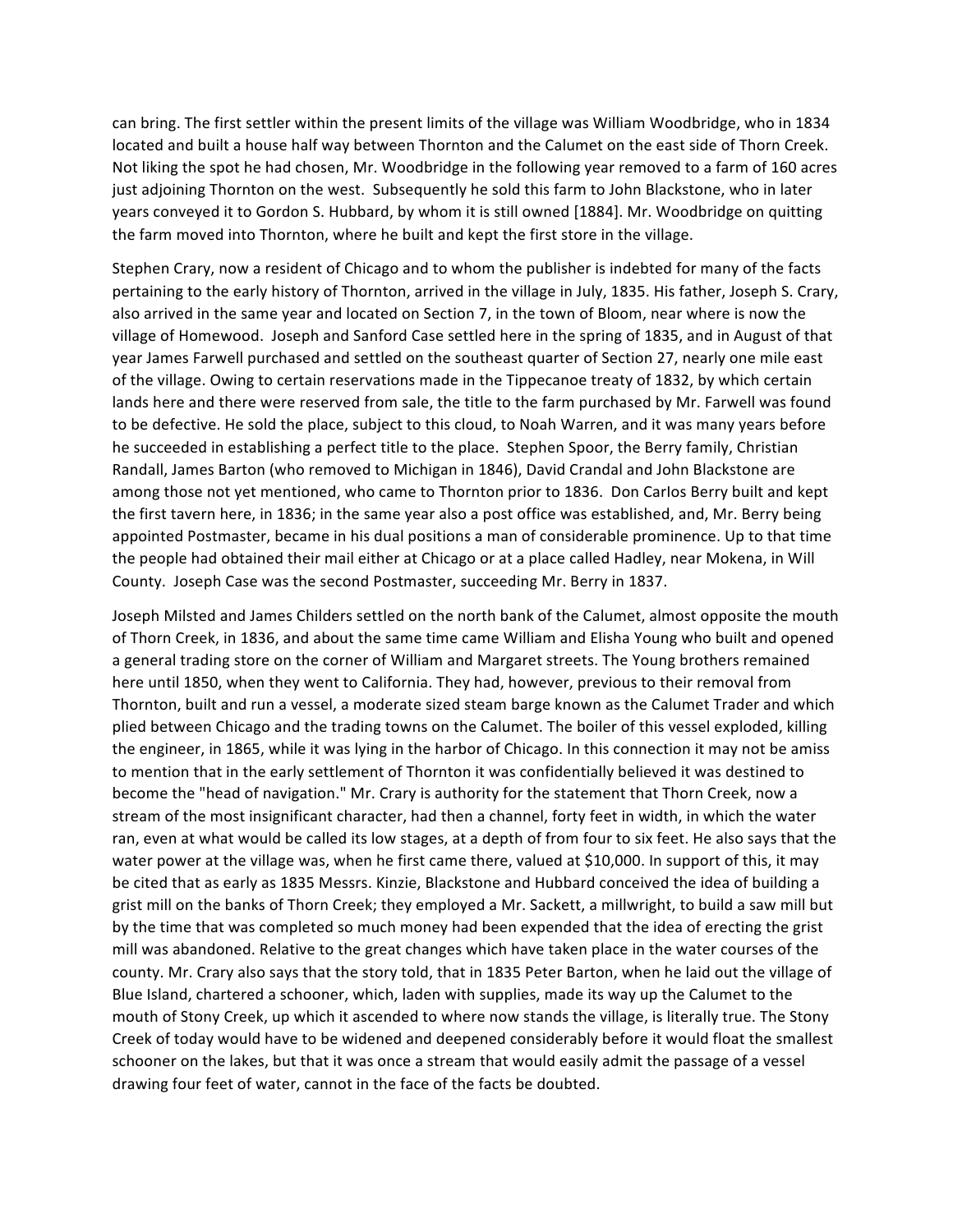The first death in the vicinity of Thornton was that of Margaret Hampshire, a member of Mr. Blackstone's family, who died of measles in the winter of 1836. The first birth was, so far as can be ascertained that of Sarah Crandal, daughter of David Crandal, born in September, 1835. Joseph Case, who has already been mentioned as among the early settlers of Thornton, died in 1868. Lot Chapman, who came to the village in 1849, also died in 1871. Ira Gardner came in 1850, and shortly after settled on what is now the Kellogg farm [1884], one mile northeast of the village. Philip Schnob [possibly Schwab] came in 1849 and erected a dwelling on the corner of William and Julian [Juliette] streets, as shown by the Hubbard and Kinzie plat.

PREHISTORIC RELICS - When the first settlers arrived at Thornton, they found the ruins of what had once evidently been Indian fortifications, occupying the site of the present town. The ruins consisted of outer ditches or trenches, and inside of these were the works or fortifications proper. On the banks of these, trees, apparently not less than one hundred years old, were growing, which only furnished abundant proofs of the indisputable antiquity of the ruins. When Joseph Case arrived here he used frequently to talk with the Indians about the origin of the remains, but could only learn that with them it was supposed they were built by the French explorers many, many years before. In 1871 Ira Gardner dug up a number of skeletons in the neighborhood of the fort, which he states were in his opinion those of white men, rather than of Indians. He also, in the same year, dug up in his garden, specimens of pottery. flint arrow heads, a stone chisel and a pair of stone bullet molds. It is claimed by some that these relics belonged to the southern Indians, who at one time, before they were driven still farther south by the more warlike tribes of the North, had possession of this portion of the Country.

Thorn Creek, already mentioned, runs through the village, and is a beautiful stream; its waters clear its crystal flow over a smooth bed of lime rock, and are fed the year through by almost innumerable and unfailing springs, which are distributed along its banks from its source to its mouth. Limestone of the finest quality also abounds in the vicinity, most of which is easily worked. In an early day the first quarry was opened by, or rather for, Gurdon S. Hubbard, but owing to the large size of the stone, and its depth under the surface, operations further north and nearer the outcrop of the rocks were found more profitable. In 1850 Mr. Stephen Crary, opened a quarry, which was situated on the upland, near where Peter Upton now lives. Since then various quarries have been opened, from which immense quantities of building stone have been taken. The largest one now in operation is worked by Roland Flanagan. From this quarry there were taken in 1882 over eight hundred cords of stone.

The first school house in the village was built in 1836, from sawed lumber, prepared at the Hubbard and Kinzie saw mill, and stood just northwest of the present railroad depot. James Barton and Caleb T. Sweet were among the first teachers. In 1857 a building was erected for the double purpose of a town hall and school; this building, which is still in existence [1884], was used for school purposes until 1872, when the new school house was built at a cost of \$6,000.

In the early days of the settlement it could boast of no organized church of any denomination. Itinerant ministers of various creeds visited the village and dispensed the gospel, most generally at the school house, but sometimes at the house of a farmer in the vicinity. Mr. Crary says the first sermon he remembers to have heard preached in the village was by Marcellus McGowan, a Mormon missionary, who stopped in Thornton over Sunday on his way from the State of Missouri to the East; this was in 1836; the sermon, which was an impassioned harangue in support of the pernicious doctrine of